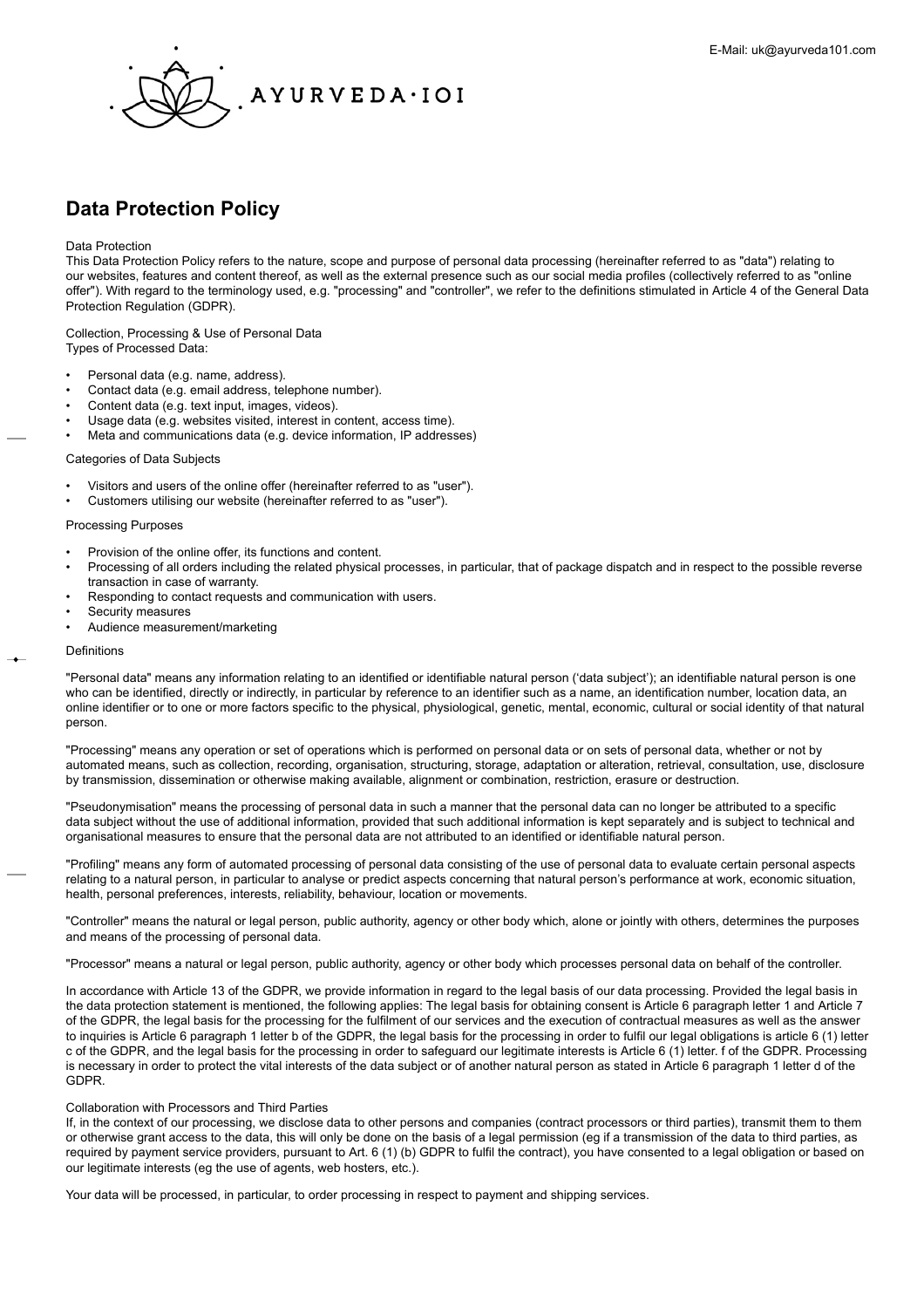

If we commission third parties to process data on the basis of a so-called "contract processing contract", this is done on the basis of Art. 28 GDPR.

## Payment Data

Your payment data is encrypted during the order processed and transferred via the internet. We never gain access to your payment data thanks to special embedding used during the order process and are therefore not the processors of the data. The data is processed exclusively by these payment service providers:

Credit Card and Paypal Payments SIX Payment Services (Europe) S.A. 10, rue Gabriel Lippmann L-5365 Munsbach Luxembourg dataprotection@six-group.com

Sofort Transfers via Klarna Klarna Bank AB (publ) Sveavägen 46 111 34 Stockholm Sweden datenschutz@klarna.de

**RatePay** RatePAY GmbH Franklinstraße 28-29 10587 Berlin datenschutz@ratepay.com

## Shipping Data

In order to improve our service, we work together with a third party service provider who processes parcel tracking numbers and publishes more detailed information regarding the status of a parcel. Third party information:

parcelLab GmbH Schillerstraße 23a 80336 Munich **Germany** info@parcellab.com

## Data Transmission in Third-Party Countries

If we process data in a third country (ie outside the European Union (EU) or the European Economic Area (EEA)) or in the context of the use of third-party services or disclosure or transmission of data to third parties, this will only be done if it is to fulfil our (pre) contractual obligations, on the basis of your consent, on the basis of a legal obligation or on the basis of our legitimate interests. Subject to legal or contractual permissions, we process or have the data processed in a third country only in the presence of the special conditions of Art. 44 et seq. GDPR. That the processing is e.g. on the basis of specific guarantees, such as the officially recognized level of data protection (eg for the US through the Privacy Shield) or compliance with officially recognized special contractual obligations (so-called "standard contractual clauses").

**Withdrawal Withdrawal** 

You have the right to consent according to. Art. 7 para. 3 of the GDPR. This right to consent also applies to data processed in the future.

You may at any time object to the future processing of your data in accordance with Art. 21 of the GDPR. Where the data subject objects to processing for direct marketing purposes, the personal data shall no longer be processed for such purposes.

#### Rights of the Data Subject

The user shall have the right to obtain from the controller confirmation as to whether or not personal data concerning him or her are being processed, and, where that is the case, access to the personal data and the controller shall provide a copy of the personal data undergoing processing as in accordance with Article 15 of the GDPR.

The user shall have the right to obtain from the controller without undue delay the rectification of inaccurate personal data or incomplete personal data concerning him or her in accordance with Article 16 of the GDPR.

The user shall have the right to obtain from the controller the erasure of personal data concerning him or her without undue delay and the controller shall have the obligation to erase personal data without undue delay in accordance with Article 17. The user shall have the right to obtain from the controller restriction of processing of personal data in accordance with Article 18 of the GDPR.

The user shall have the right to receive the personal data concerning him or her, which he or she has provided to a controller, in a structured, commonly used and machine-readable format and have the right to transmit those data to another controller without hindrance from the controller to which the personal data have been provided in accordance with Article 20 of the GDPR.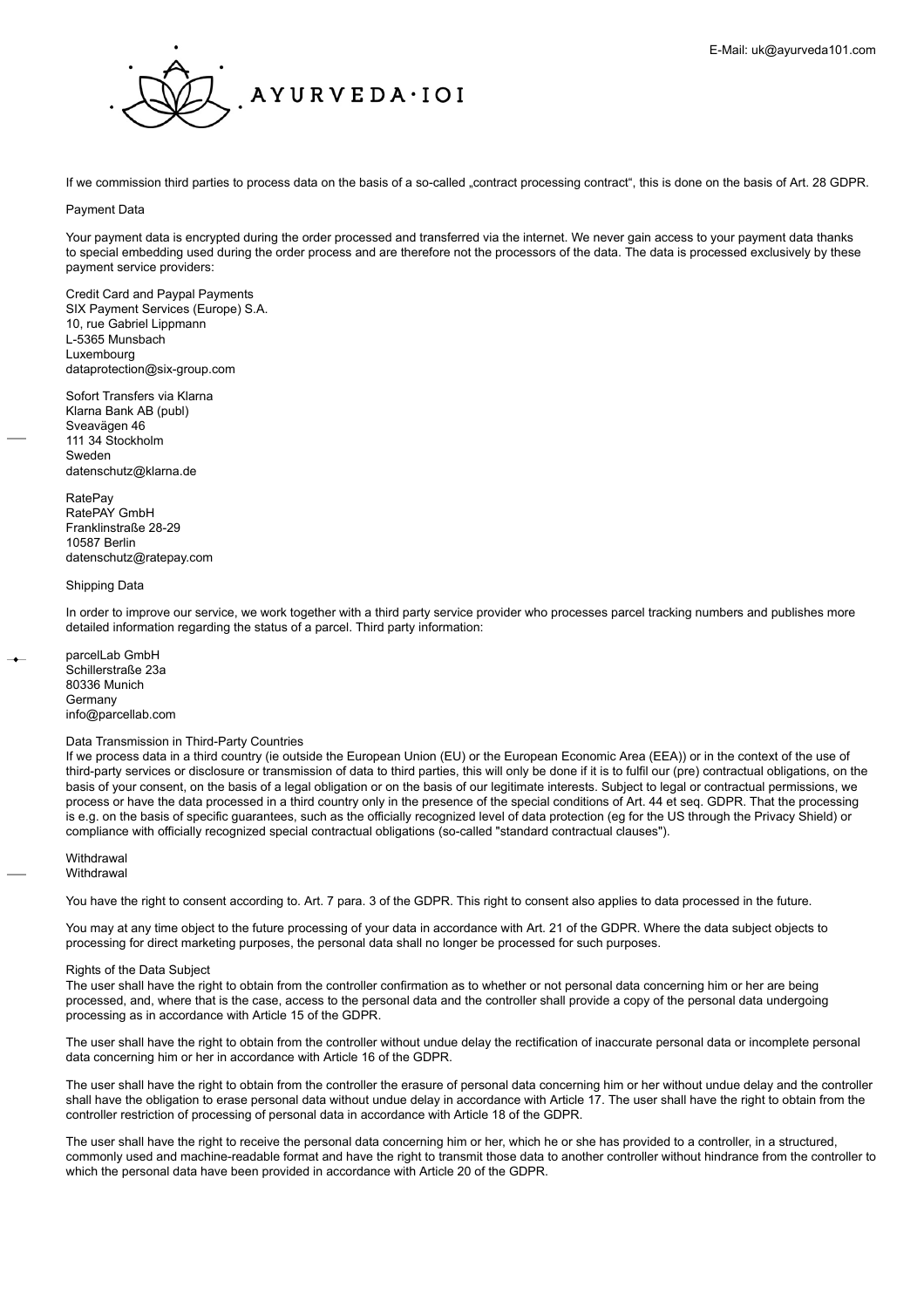

The user shall have the right to lodge a complaint with a supervisory authority in accordance with Article 77 of the GDPR.

## Data Usage for Advertising Purposes

Your personal data is used to improve your shopping experience and shape it to suit your requirements. The information used to achieve this is the data already available to us, e.g. via your internet connection, the chosen end device, the operating system, the date, the time at which our website was visited or the pages accessed as well as information that was provided to us by you. You may object to the use of your personal data for advertising purposes at any time. A notification via email, letter or fax would suffice. You can find our contact details [here](http://https://www.ayurveda101.at/info/kontakt).

## Newsletters

The following information is intended to inform you about the content of our newsletter, the subscription, shipping and statistical evaluation procedures, as well as your right of opting out. By subscribing to our newsletter, you agree to receive it and to the described procedures.

We send newsletters, emails and other electronic notifications with advertising information (hereinafter "newsletter") only with the consent of the recipient or legal permission. Insofar as the content of the newsletter is concretely described as part of a subscription, it is relative for the consent of the users. Otherwise, our newsletters only contain information concerning our products and the relevant information thereof (e.g. safety instruction), special offers, promotions and information about our company.

Double opt-in and logging: Subscribing to our newsletter is part of a so-called double opt-in procedure. This means that you will receive an email after subscribing requesting you to confirm your subscription. This confirmation is necessary so that nobody can subscribe with an email address that is not their own. Subscription to the newsletter will be logged as proof of the subscription process in accordance with legal requirements. This includes the storage of the subscription and confirmation time as well as the IP address. Similarly, changes to your data stored with the emailing service provider will be logged.

Subscription details: To subscribe to the newsletter, all you have to do is enter your email address. Optionally, we ask that you provide your first and last name. These are only used to personalize the newsletter.

The dispatch of the newsletter and the associated performance measurement are based on a consent of the recipients according to Article 6 paragraph 1 letter a, Art. 7 GDPR in conjunction with section107 paragraph 2 of the Telecommunications Act, or if consent is not required, based on our legitimate interests in direct marketing according to Article 6 paragraph 1 letter f GDPR in conjunction with section 107 (2) and the like 3 of the Telecommunications Act.

The logging of the registration process is based on our legitimate interests in accordance with Article 6 paragraph 1 letter f of the GDPR. Our interest lies in the use of a user-friendly and secure newsletter system, which serves both our business interests and the expectations of the users and also allows us to prove our consent.

## Termination/Cancellation

The user can terminate the receipt of our newsletter at any time, i.e. revoke your consent. The newsletter cancellation link can be found at the bottom of each newsletter. We may save the submitted email addresses for up to three years based on our legitimate interests before deletion thereof to provide prior consent. The processing of this data is limited to the purpose of a possible defence against claims. An individual request for cancellation is possible at any time, provided that at the same time the former existence of a consent is confirmed.

## Email Marketing Service

The newsletter is distributed via the email service company, Amazon Web Services, Inc., 410 Terry Avenue North, Seattle WA 98109, United States. The service provider operates a data centre in Germany, which is used for dispatching emails. The privacy policy of the email service provider can be viewed here: [https://aws.amazon.com/en/privacy/](https://aws.amazon.com/privacy/?nc1=h_ls). The email service provider is based on our legitimate interests in accordance to Article 6 paragraph 1 letter f of the GDPR and a contract processing agreement according to Article 28 paragraph 3 section 1 of the GDPR.

The claim is limited to the Amazon AWS product "Simple Email Service". Consequently, only the actual dispatch of the newsletter is part of data processing. On the part of Amazon AWS, there is no structured archiving of personal data.

#### Taboola

Our website utilises the service of Taboola Inc. (28 West 23rd St. 5th fl., New York, NY 10010, www.taboola.com ). Taboola is a discovery content platform that delivers personalised recommendation to the user. The user profile does not allow any conclusions to be made upon your person.

Further information about deactivating Taboola cookies can be found here: https://www.taboola.com/privacy-policy (Opt-ou information can be found under "Site Visitor Choices").

## Cookies

Cookies are small text files that are stored on a user's computers. Different types of information can be stored within the text files. A cookie is primarily used to store information about a user (i.e. the device on which the cookie is stored) during or after their visit on a website. Session cookies are cookies that are deleted after a user leaves a website and closes the browser. In the case of session cookies, the contents of a shopping cart in an online shop or a login status are saved. Persistent cookies remain stored even after the browser has been closed. Thus, a login status, for instance, will be saved if the user visits the website after several days. Likewise, user interests can be stored which as used for range measurement or marketing purposes. A third-party cookie refers to cookies that are offered by providers that do not manage the website that is being visited. Cookies offered by the person that manages the website are called first-party cookies.

We can use session or persistent cookies and clarify these in the context of our privacy policy.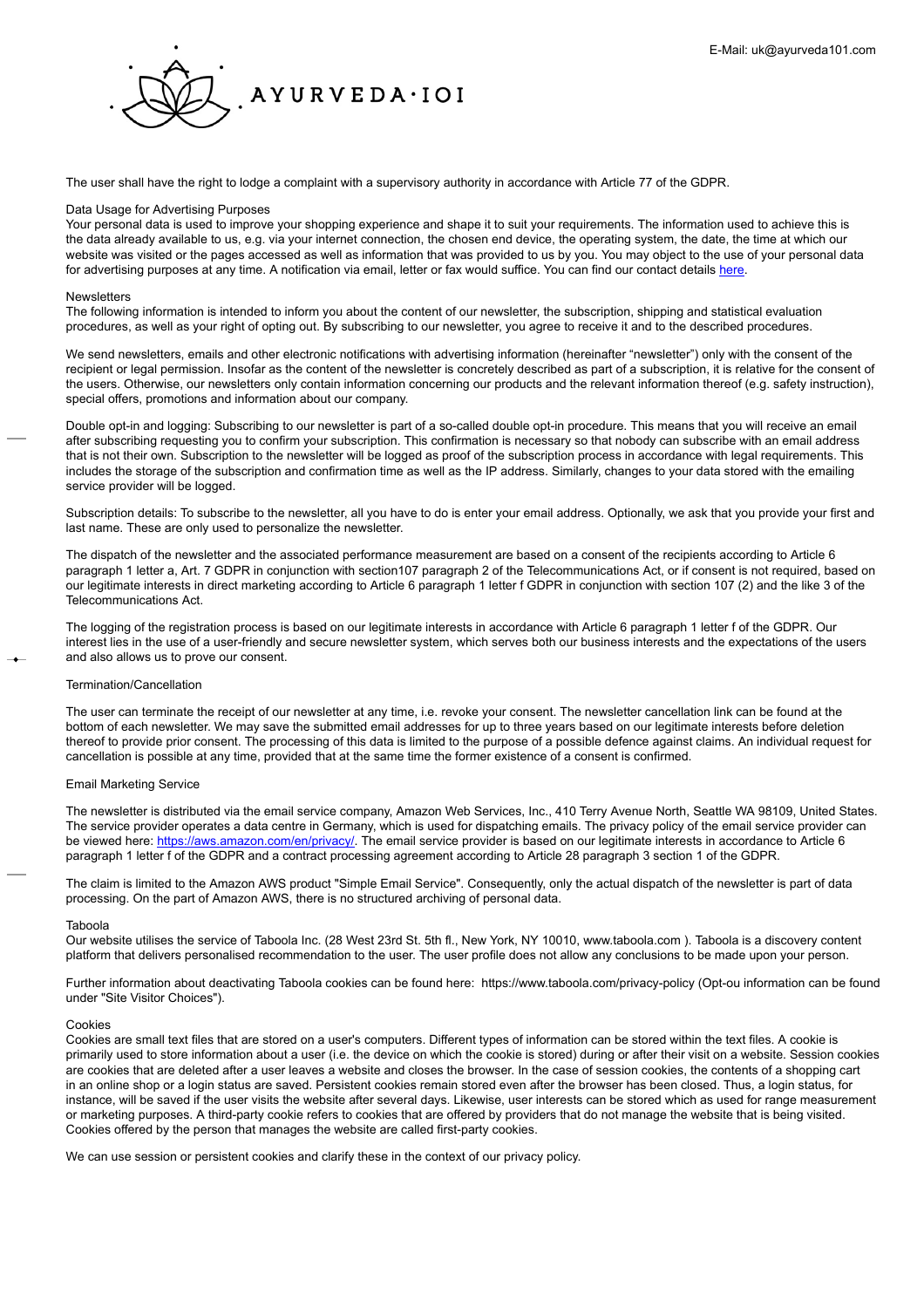

The user is requested to disable the settings in their browser if they do not want any cookies stored, Saved cookies can be deleted in the system settings of the browser. The exclusion of cookies can lead to functional restrictions of the website being visited.

A general contradiction explaining the use of cookies used for online marketing purposes can be found in a variety of services, especially in the case of tracking, via the US website http://www.aboutads.info/choices/ or the EU site [http://www.youronlinechoices.com/](https://www.youronlinechoices.com/). Furthermore, the storage of cookie can be switched off in the browser settings. Please note that, once the settings have been changed, not all the features available on this website may be used.

## Google Analytics with "Anonymize IP" Extention

Based on our legitimate interests (i.e. interest in the analysis, optimisation and economical operation of our online offering pursuant to Art. 6 (1), letter f. GDPR), we use Google Analytics, a web analysis service of Google LLC ("Google"). Google uses cookies. The information generated by the cookies regarding the use of the online offering by the user is generally transmitted to a Google server in the USA where it is stored.

Google is certified under the Privacy Shield agreement and thereby guarantees compliance with European data protection law (https:// www.privacyshield.gov/participant?id=a2zt000000001L5AAI&status=Active).

Google uses this information on our behalf in order to evaluate the use of our online offering by the users, compile reports about the activities within this online offering and provide us with additional services related to the use of this online offering and the internet. In doing so, pseudonymised usage profiles for the users may be prepared from the processed data.

We only use Google Analytics with activated IP anonymisation. This means that the IP address of users within member states of the European Union or other states in the European Economic Area is shortened by Google. Only in exceptional cases is the full IP address transferred to a Google server in the USA and shortened there.

The IP address transferred by the user's browser is not combined with other data by Google. Users can prevent the storage of cookies by configuring the settings of their browser software accordingly. Furthermore, users can prevent the capture of data generated by the cookie and related to their use of the online offering by Google as well as the processing of these data by Google by downloading and installing the browser plug-in available under the following link: https://tools.google.com/dlpage/gaoptout?hl=en.

Further information about the use of data by Google, settings and rights to object is available in the Google data privacy statement (https:// policies.google.com/technologies/ads) and the settings for the display of advertisements by Google (https://adssettings.google.com/authenticated).

The personal data of users are erased or anonymised after 14 months.

## Google Universal Analytics

We use Google Analytics in the "Universal Analytics" version. "Universal Analytics" is a Google Analytics process that prepares the user analysis on the basis of a pseudonymised user ID and thereby creates a pseudonymised user profile with information from the use of various devices (known as cross-device tracking).

## Formation of Target Groups with Google Analytics

We use Google Analytics in order to display the advertisements placed within advertising services of Google and its partners only to those users who have shown an interest in our online offering, or who exhibit certain characteristics (e.g. interest in certain topics or products determined based on the websites that are visited), which we transmit to Google (known as Remarketing Audiences or Google Analytics Audiences). With the help of Remarketing Audiences, we also want to ensure that our advertisements correspond to the potential interests of users.

# Google Remarketing & Conversion Measurements

We use the services of Google LLC, 1600 Amphitheater Parkway, Mountain View, CA 94043 on the basis of our legitimate interests (i.e. interest in the analysis, optimisation and economic operation of our online service within the scope of Article 6 (1) letter f of the GDPR, USA, ("Google").

Google is certified under the Privacy Shield Agreement, which provides a guarantee to comply with European privacy legislation (https:// www.privacyshield.gov/participant?id=a2zt000000001L5AAI&status=Active).

We use Google's online marketing tool, AdWords, to place ads on the Google advertising network (e.. in search results, in videos, on websites, etc.). This allows us to display ads for and within the scope of our website and online offer in order to only present ads to users that potentially match their interests. For instance, if a user is being presented with products that he/she has shown interest in on a different website, it is referred to as "remarketing". When our or other websites are being accessed, whereby the Google advertising network is active, Google will immediately execute a Google code and so-called (re)marketing tags (invisible graphics or code also referred to as "web beacons") are incorporated into the website. With the help of these tags an individual cookie, i.e. a small text file, is saved on the user's device. Comparable technologies can also be used instead of cookies. The file records which websites the user has visited, or which content the user is interested in as well as technical information about the browser and operating system, referring websites, visiting times and other information regarding the use of the online offer.

Furthermore, we receive an individual "conversion cookie". The information obtained is used by Google to generate conversion statistics on our behalf. However, we only receive the anonymous total number of users who clicked on our ad and were redirected to a conversion tracking tag page. We do not receive any information that personally identifies users.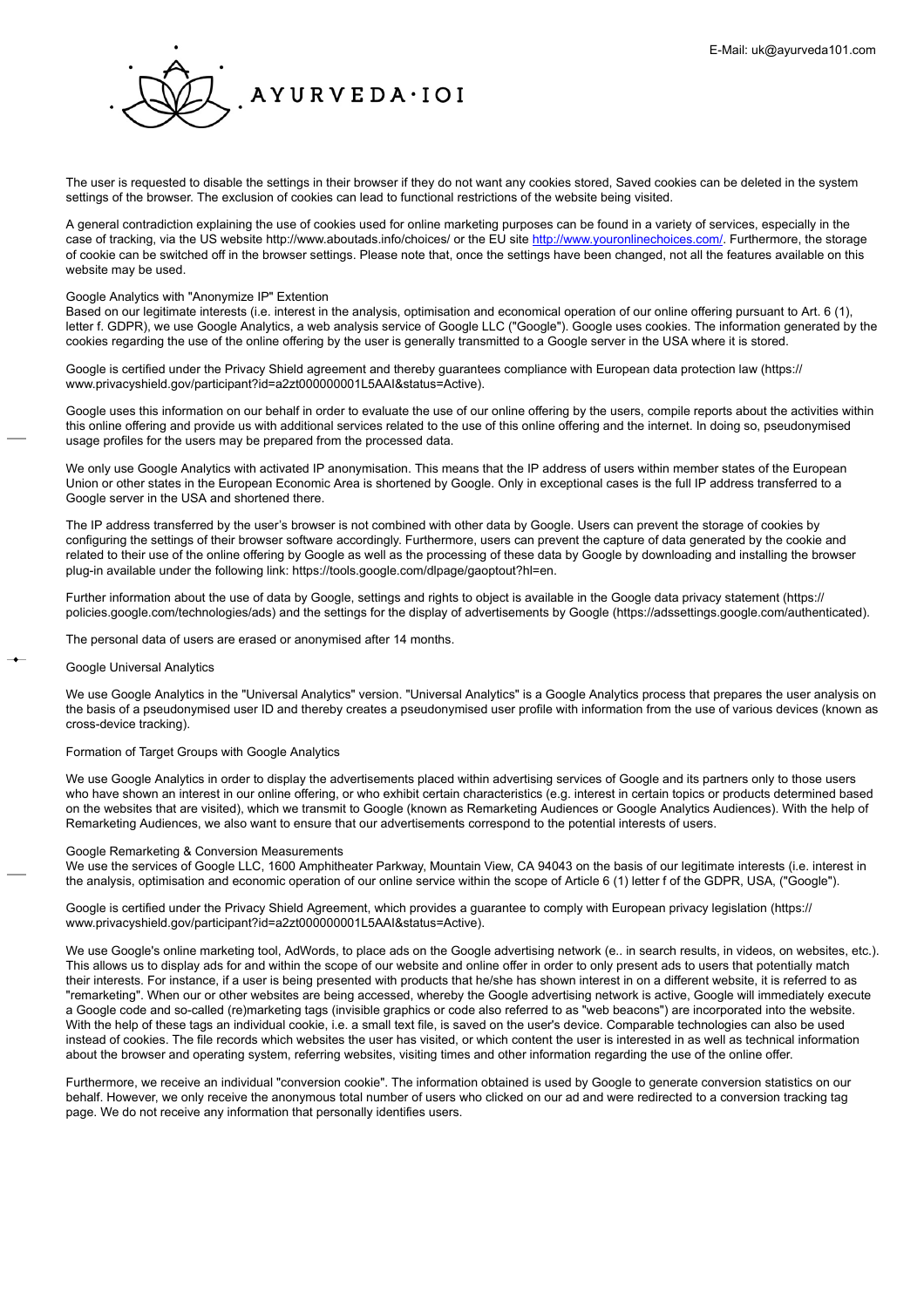

The user data is processed within the Google advertising networking using a pseudonym. This means that Google does not store or process the user's name or email address but rather the relevant, cookie-related data within pseudonymous user profiles. Thus, the ads are not displayed to a specific, identifiable person but rather to the owner of the cookie and not their personal identity. This does not apply if the user has explicitly allowed Google to process the data by other means. The user information collected is transmitted to Google and stored on Google servers in the United **States** 

For more information about Google's data usage, settings and possibilities of revocation, please read Google's Private Policy (https:// policies.google.com/technologies/ads) as well as the settings regarding the display of ads via Google (https://adssettings.google.com/authenticated).

## Facebook Pixel, Custom Audiences and Facebook Conversion

Based on our legitimate interests in the analysis, optimisation and economical operation of our online offering and for these purposes, our online offering uses what is called the "Facebook pixel" of the social network Facebook operated by Facebook Inc., 1 Hacker Way, Menlo Park, CA 94025, USA or, if you are resident in the EU, by Facebook Ireland Ltd., 4 Grand Canal Square, Grand Canal Harbour, Dublin 2, Ireland ("Facebook").

Facebook is certified under the Privacy Shield agreement and thereby guarantees compliance with European data protection law (https:// www.privacyshield.gov/participant?id=a2zt0000000GnywAAC&status=Active).

The Facebook pixel allows Facebook to identify the visitors to our online offering as a target group for this display of advertisements (known as Facebook ads). Accordingly we use the Facebook pixel in order to display the Facebook ads placed by us only to those Facebook users who have shown an interest in our online offering, or who exhibit certain characteristics (e.g. interest in certain topics or products determined based on the websites that are visited), which we transmit to Facebook (known as Custom Audiences). We also use the Facebook pixel to ensure that our Facebook ads correspond to the potential interests of users and are not perceived as bothersome. With the help of the Facebook pixel, we are also able to understand the effectiveness of Facebook ads for statistical and market research purposes by seeing whether users were forwarded to our website after clicking a Facebook advertisement (known as conversion).

Facebook processes the data according to Facebook's data usage guideline. Corresponding general information about the display of Facebook ads in Facebook's data usage guideline: https://www.facebook.com/about/privacy/. Specific information and details about the Facebook pixel and its functionality is available in the Facebook help section: https://www.facebook.com/business/help/651294705016616.

You can object to the recording of data by the Facebook pixel and their use for the display of Facebook ads. To choose what types of advertisements are displayed to you on Facebook, you can call up the page set up by Facebook and follow the instructions for configuring usagebased advertising settings: https://www.facebook.com/settings?tab=ads. The settings are platform-independent, meaning they apply to all devices including desktop computers and mobile devices.

You can also object to the use of cookies for the purpose of measuring coverage and for promotional purposes on the deactivation page of the network advertising initiative (http://optout.networkadvertising.org/) and on the US website (http://www.aboutads.info/choices) or the European website (http://www.youronlinechoices.com/uk/your-ad-choices/).

#### Bing Ads

Based on our legitimate interest in the analysis and optimisation of our advertisements we use the conversion and tracking tool "Bing Ads" by Microsoft (Microsoft Corporation, One Microsoft Way, Redmond, WA 98052-6399, USA). If personal data is used in this context it is used in compliance with Art. 6 (1) of the GDPR. To use this tool, Microsoft Bing Ads places a cookie on your device if you reach our website by clicking on a Microsoft Bing advertisement. We can then see that someone clicked on the ad, was redirected to our online offer and reached a previously determined landing page (the so-called "conversion page"). We only learn the total number of users that clicked on the Bing ad. No IP addresses are stored. We do not receive any personal Information regarding the identity of the user.

Microsoft is certified under the Privacy Shield Agreement, which guarantees that the level of data protection is kept at the valid level required in the EU. (<https://www.privacyshield.gov/participant?id=a2zt0000000KzNaAAK&status=Active> ).

If you do not want to participate in the Bing Ads tracking process, you can also disable the the cookies required in your browser settings or use the Microsoft opt-out page: [http://www.youronlinechoices.com/uk/your-ad-choices/.](http://www.youronlinechoices.com/uk/your-ad-choices/)

For more information about privacy and cookies used with Microsoft Bing Ads, please refer to the Microsoft Privacy Policy: [https://](https://privacy.microsoft.com/de-de/privacystatement) [privacy.microsoft.com/en-us/privacystatement](https://privacy.microsoft.com/de-de/privacystatement) .

#### intelliAD

Our website uses the services of intelliAd Media GmbH, Sendlinger Str. 7, 80331 Munich. Anonymised data is captured and aggregated for the design and optimisation of this website and user profiles are created from the data using pseudonyms. intelliAD tracking stores cookies offline. Anonymized usage data and profiles can be used by the website operator as well as other intelliAd customers for the identification of user interests without any conclusion as to your identity as a website visitor. You have the right to object to the data storage of your (anonymized) data for future use by selecting the intelliAd opt-out function.

## Social Media Online Presence

We maintain a social media online presence and other platforms in order to communicate with customers, interested parties and active users, and to inform them about our services. When viewing the respective networks and platforms, the business conditions and data processing policies of the respective operators apply.

We would like to point out that the users' data may be processed outside the European Union. This may result in risks to users because e.g. the enforcement of user rights could be made more difficult. With respect to US providers certified under the Privacy Shield, we point out that they are committed to respecting EU privacy standards.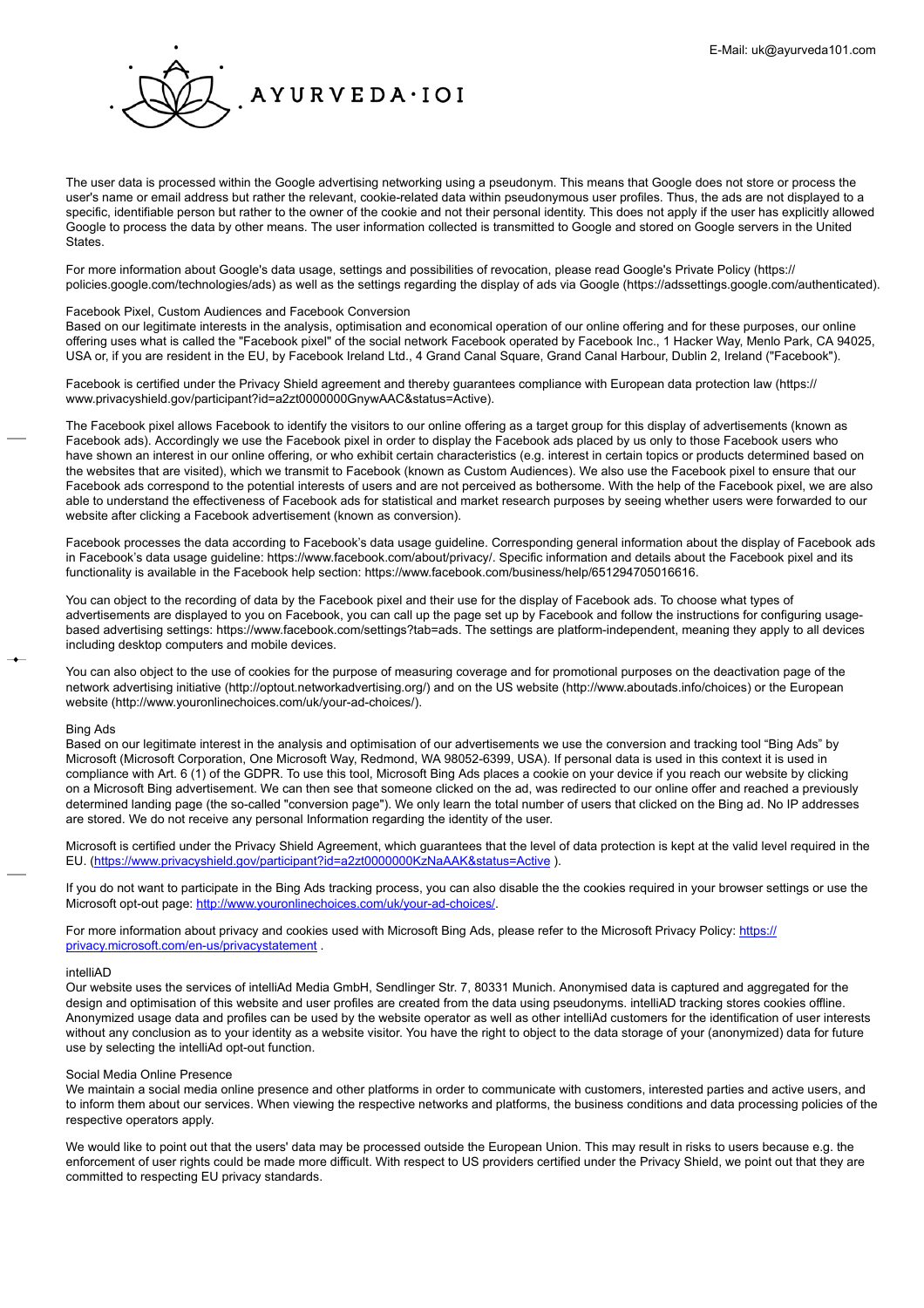

Furthermore, the user's data is usually processed for market research and advertising purposes. Thus, e.g. user profiles are created from user behaviour and the resulting interests of the users. The usage profiles may, in turn, be used to e.g. place advertisements inside and outside the platforms that are presumably in line with users' interests. For these purposes, cookies are usually stored on the users' computers, in which the user behaviour and the interests of the users are stored. Furthermore, in the usage profiles, data can also be stored independently of the devices used by the users (in particular if the users are members of the respective platforms and logged in to them).

The processing of personal data linked to the user is based on our legitimate interests in effective information of users and the communication with users in accordance with. Art. 6 para. 1 lit. f. GDPR. If the users are asked by the respective providers for consent to data processing (that is, they declare their agreement, for example, by ticking a checkbox or confirmation a button), the legal basis of the processing is in accordance to Art. 6 para. a., Art. 7 GDPR.

For a detailed description of the respective processing and the possibilities of contradiction (opt-out), we refer to the following linked information of the provider.

Also, in the case of requests for information and the assertion of user rights, we point out that these can be claimed most effectively from the providers. Only the providers have access to the data of the users and can take appropriate measures directly and provide information. If you still need help, then you can contact us.

- Facebook (Facebook Ireland Ltd., 4 Grand Canal Square, Grand Canal Harbour, Dublin 2, Irland) data privacy statement: https:// www.facebook.com/about/privacy/, Opt-Out: https://www.facebook.com/settings?tab=ads and http://www.youronlinechoices.com, Privacy Shield: https://www.privacyshield.gov/participant?id=a2zt0000000GnywAAC&status=Active.
- Google/ YouTube (Google LLC, 1600 Amphitheatre Parkway, Mountain View, CA 94043, USA) data privacy statement: https:// policies.google.com/privacy, Opt-Out: https://adssettings.google.com/authenticated, Privacy Shield: https://www.privacyshield.gov/participant? id=a2zt000000001L5AAI&status=Active.
- Instagram (Instagram Inc., 1601 Willow Road, Menlo Park, CA, 94025, USA) data privcy statement/opt-out: http://instagram.com/about/legal/ privacy/.

## Security Measures

Taking into account the state of the art, the costs of implementation and the nature, scope, context and purposes of processing as well as the risk of varying likelihood and severity for the rights and freedoms of natural persons, the controller and the processor shall implement appropriate technical and organisational measures to ensure a level of security appropriate to the risk, including inter alia as appropriate:

the pseudonymisation and encryption of personal data;

the ability to ensure the ongoing confidentiality, integrity, availability and resilience of processing systems and services;

the ability to restore the availability and access to personal data in a timely manner in the event of a physical or technical incident;

a process for regularly testing, assessing and evaluating the effectiveness of technical and organisational measures for ensuring the security of the processing.

## Product & Order Reviews

In order to maintain our quality of service and that of the products on offer, we request the customer's opinion and feedback after the business transaction has been completed.

For this purpose, we process the order and order data with the review site "Verified Reviews" by Net Reviews SAS.

Should you encounter any problems, please do not hesitate to contact us in advance. We do our best to resolve any concerns in a timely fashion. Please review our service and products once we have had the opportunity to solve the issue beforehand.

Net Reviews SAS, a French simplified joint-stock company (SAS) registered in the Marseille Trade and Companies Register (RCS) under number 750 882 375, is the provider of an IT solution for gathering reviews pertaining to the quality of the E-commerce Service provided by web merchants.

Verified Reviews and the customer agree to comply with the law governing the collection, processing and distribution of personal data in relation to the processing of such data.

In particular, Verified Reviews guarantees that customers, users and site visitors have a right of access to personal information stored, as well as the right to modify, correct, block, delete or oppose the processing of such data.

The following data is transferred to Net Reviews SAS and processed to collect ratings:

- Surname
- First name
- E-mail address
- Date and order number
- Name and internal as well as international references (GTIN / ISDNF) of the ordered product

The following data will be made available through the publication of ratings:

- First name
- First letter of the surname
- Date and time of review submission
- Date of purchase experience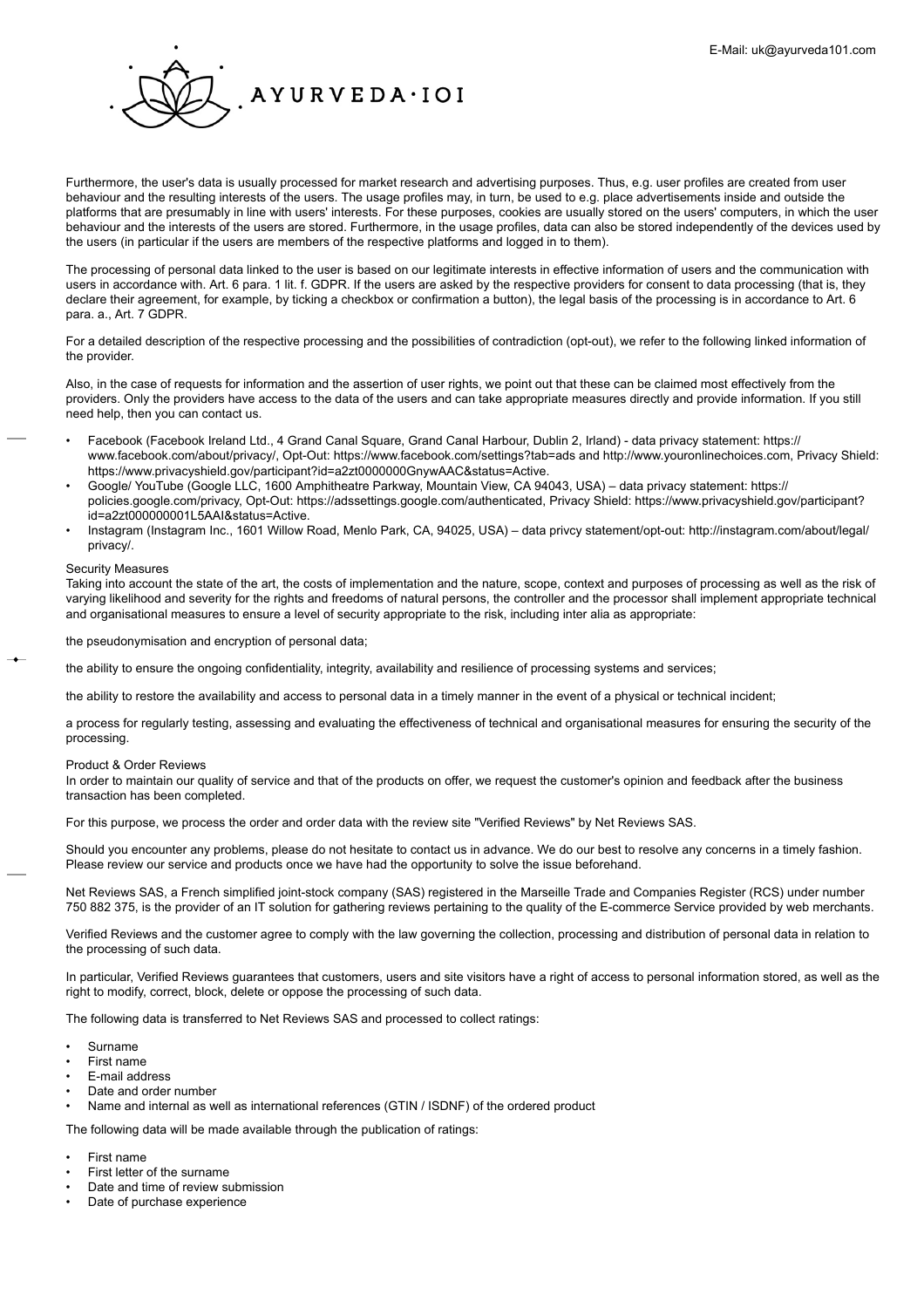

- Product purchased
- Place of purchase or of service delivery

More information about the company can be found here: <https://www.verified-reviews.co.uk/>

### Participation in Affiliate Partner Programs

Within our online services, we use, on the basis of our legitimate interests (i.e. interest in the analysis, optimising, and economic operation of our online services) pursuant to Article 6 (1) (f) GDPR, tracking measures customary in the trade, insofar as these are required for the operation of the affiliate system. In the following paragraphs, we inform users of the technical background.

The services offered by our contractual partners may be advertised and linked as well on other websites (so-called affiliate links or after buy systems, if for example links or services of third parties are offered after the conclusion of a contract). The operators of the website concerned receive a commission if the user follows the affiliate links and subsequently make use of the offers.

In summary, it is required for our online service that we be able to trace whether users interested in affiliate links and/or the goods available at our business, subsequently make use of the offers at the initiative of the affiliate link or our online platform. For this purpose, the affiliate links and our offers are supplemented with certain values which may be placed as a part of the link or otherwise, e.g. in a cookie. The values include in particular the referrer website, time, an online ID of the operator of the website on which the affiliate link was situated, an online ID of the offer concerned, an online ID of the user, and values specific to tracking such as advertising material ID, partner ID, and categorization.

The online IDs of users used by us are pseudonym values. This means that the online ID itself does not contain personal data such as name or email address. They only assist us in determining whether the same user who clicked on an affiliate link, or who, through our website, took an interest in one of our products, made use of the offer, i.e. concluded a contract with the provider. However, the online ID is personal insofar as the online ID together with other user data are available to the partner business and also to us. Only in this way is the partner business able to inform us whether such user accepted the offer and whether we may pay out the bonus.

We collaborate with Awin (for more information klick [here\)](#page-0-0) and Belboon. These are so-called tracking cookies that provide our partners with order provisioning data. The data does not contain personal data or information about the order or ordered products.

#### Server Log Files

We automatically collect and store information in so-called server log files, which your browser automatically sends to us when enquiring about our website. The information comprises:

- the type and version of the browser used
- the operating system used
- referrer URL
- the hostname of the computer being accessed
- time of the server request

This mainly serves as quality assurance of our services. The data cannot be assigned to specific persons. The data is not merged with other data sources. We reserve the right to check this data retrospectively if specific indications for illegal use come to our attention.

## Data Erasure

The data processed by us is deleted or the processing thereof limited in accordance with Articles 17 and 18 of the GDPR. Unless explicitly stated in this Privacy Policy, the data stored by us is deleted as soon as it is no longer required for its purpose and the deletion does not conflict with any statutory storage requirements. Unless the data is deleted because it is required for other and legitimate purposes, its processing will be restricted. This means that the data is blocked and not processed for other purposes. This applies, for example, to data that must be kept for commercial or tax reasons.

According to the legal requirements in Germany, the storage takes place for 10 years according to §§ 147 paragraph 1 AO, 257 paragraph 1 No. 1 and 4, paragraph. 4 HGB (books, records, management reports, accounting documents, trading books, for taxation relevant Documents, etc.) and 6 years in accordance with § 257 (1) no. 2 and 3, para. 4 (commercial letters).

According to legal regulations in Austria, the storage takes place in for 7 years in accordance with § 132 exp. 1 BAO (accounting documents, documents / invoices, accounts, documents, business documents, statement of income and expenses, etc.), for 22 years in connection with land and for 10 years in the case of documents related to electronically supplied services, telecommunications, broadcasting and television services provided to non-EU companies in EU Member States for which the Mini-One-Stop-Shop (MOSS) is used.

In the event of deletion, our system will be rendered unrecognizable and unrecoverable using an irreversible pseudonymization procedure.

Consent to data processing upon a job application at niceshops GmbH 1. Consent

By applying for or registering with niceshops GmbH, you consent to the processing of your personal data in connection with a job application. Your data is stored and processed on BambooHR partner software system.

2. Data protection and data confidentiality

Data protection is important to us. niceshops GmbH has taken the necessary organisational and technical measures to ensure the confidentiality of your application.

3. Use of your personal data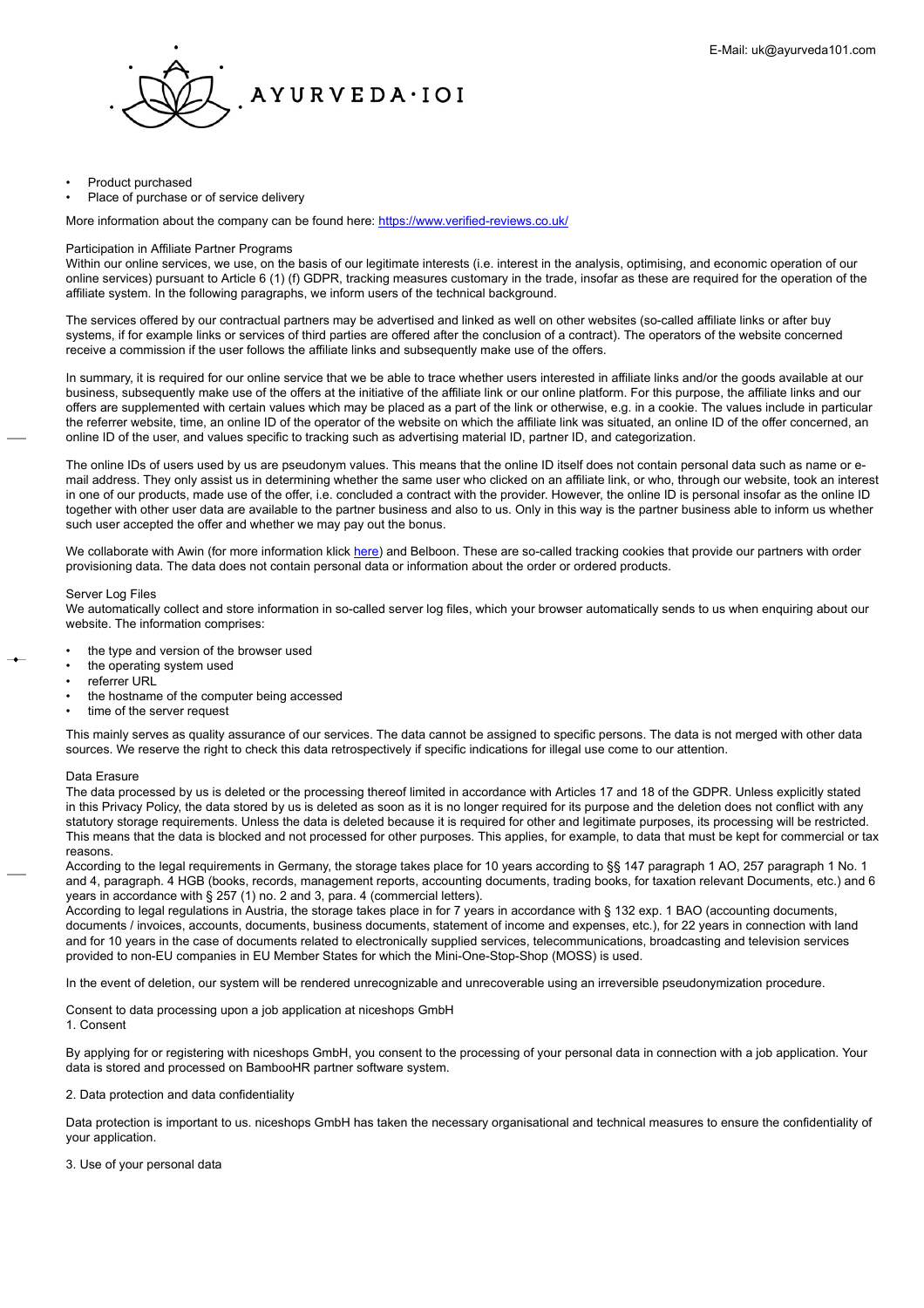

During the application process, the contact details such as postal address, e-mail address and telephone numbers are stored in the applicant's database, along with their title, surname and first name. In addition, application documents such as the cover letter, curriculum vitae, vocational training certificates, theoretical and work certificates are captured and saved.

The data will be stored, evaluated, processed or transferred internally only as part of your application process. The data is accessible to employees of the niceshops GmbH Human Resources Department and to those responsible for the selection of new niceshops GmbH staff only. Your data will not be transmitted to companies or persons outside niceshops GmbH, nor used for other purposes.

## 4. Right of Access to Personal Data

Upon request, we would be happy to provide you with information about the personal data saved. Please contact our Human Resources Department (jobs@niceshops.com) for more information.

## 5. Storage and Deletion of Data

Your data will be kept for the duration of the application process, during the corresponding legal retention period. If you are employed by niceshops GmbH, your personal data or excerpt thereof will be added to your personal file.

If you have applied but we unable to offer you an appropriate position, we reserve the right to reserve your application. You will be notified if this is the case. If you do not agree or are no longer interested, you have the option of having your data deleted by the Human Resources Department at any time.

#### Contact Details

For questions concerning the collection, processing or use of your personal data, for information, rectification, blocking or deletion of data as well as the revocation of consent, please contact: privacy@niceshops.com

## Banner Ads

When the user visits, we used data collected to display banner ads. This refers to web banners that are served by ad networks.

The banner ads display products that the user has previously seen on our website or products that are similar to those seen (retargeting). We only use anonymous data in this case. The user's name or email address is not stored by cookies.

#### Our Partner:

Criteo CIL, 32 Rue Blanche, 75009 Paris, France.

Criteo generates an individual code ("hash") with the email address used to create a customer account on our website in order to identify users across all devices. Information about their data protection policy can be found here: http://www.criteo.com/privacy/corporate-privacy-policy/ Information on our to deactivate this service can also be found here.

## Use of YouTube Plugins

Our website embeds videos from the YouTube portal a company of Google Inc. (1600 Amphitheater Parkway, Mountain View, CA 94043, USA). When viewing a YouTube video that is embedded in our website, a connection is established between the YouTube and Google servers. The connection is used to communicate to these servers which of our website pages you have visited. If you are logged into your YouTube account, YouTube assigns this information to your personal user account. The purpose and scope of the data collection and the further processing and use of the data by Google or YouTube, as well as your rights and settings for the protection of your privacy, can be viewed in Google's privacy policy: www.google.com/intl/en/policies/privacy/ . If you do not wish Google or YouTube to assign the data collected through our website directly to your profile with another Google services, you can prevent Google Plugins by uploading add-ons for your browser, such as the script blocker "NoScript" (http://noscript.net/).

## Web Tracking Tools

In the context of retargeting and banner advertisements, we use third-party services. This is usually done using cookies or pixels. Thus, promotional offers will be more useful and interesting for you.

## Adyen Credit Payments

The processing of credit card payments is carried out by our partner Adyen BV, Simon Carmiggelstraat 6 - 50, 1011 DJ Amsterdam. In order to prevent and detect fraud, we provide Adyen with your IP address, billing and delivery address, as well as your delivery details. The data is stored by Adyen BV to protect your credit card against fraud. All data is encrypted. For more information, visit https://www.adyen.com/policies-and-disclaimer/ privacy-policy.

## Use of Facebook Social Plugins

This website uses Facebook (operated by Facebook Inc., 1601 S. California Ave, Palo Alto, CA 94304, USA ) social plugins. The plugins are marked with a Facebook logo, the "Facebook Social Plugin" add on or "Facebook Social Plugin". An overview of the Facebook plugins and how they appear can be found here: https://developers.facebook.com/docs/plugins

When you visit one of our pages that displays such a plugin, your browser connects directly to the Facebook servers. The content of the plugin is transmitted directly from Facebook to your browser and integrated into the website.

By integrating plugins, Facebook is given the information that your browser has accessed, the corresponding page of our website, even if you do not have a Facebook account or are not logged into your Facebook account. This information (including your IP address) is transmitted directly from your browser to a Facebook server in the United States and stored there.